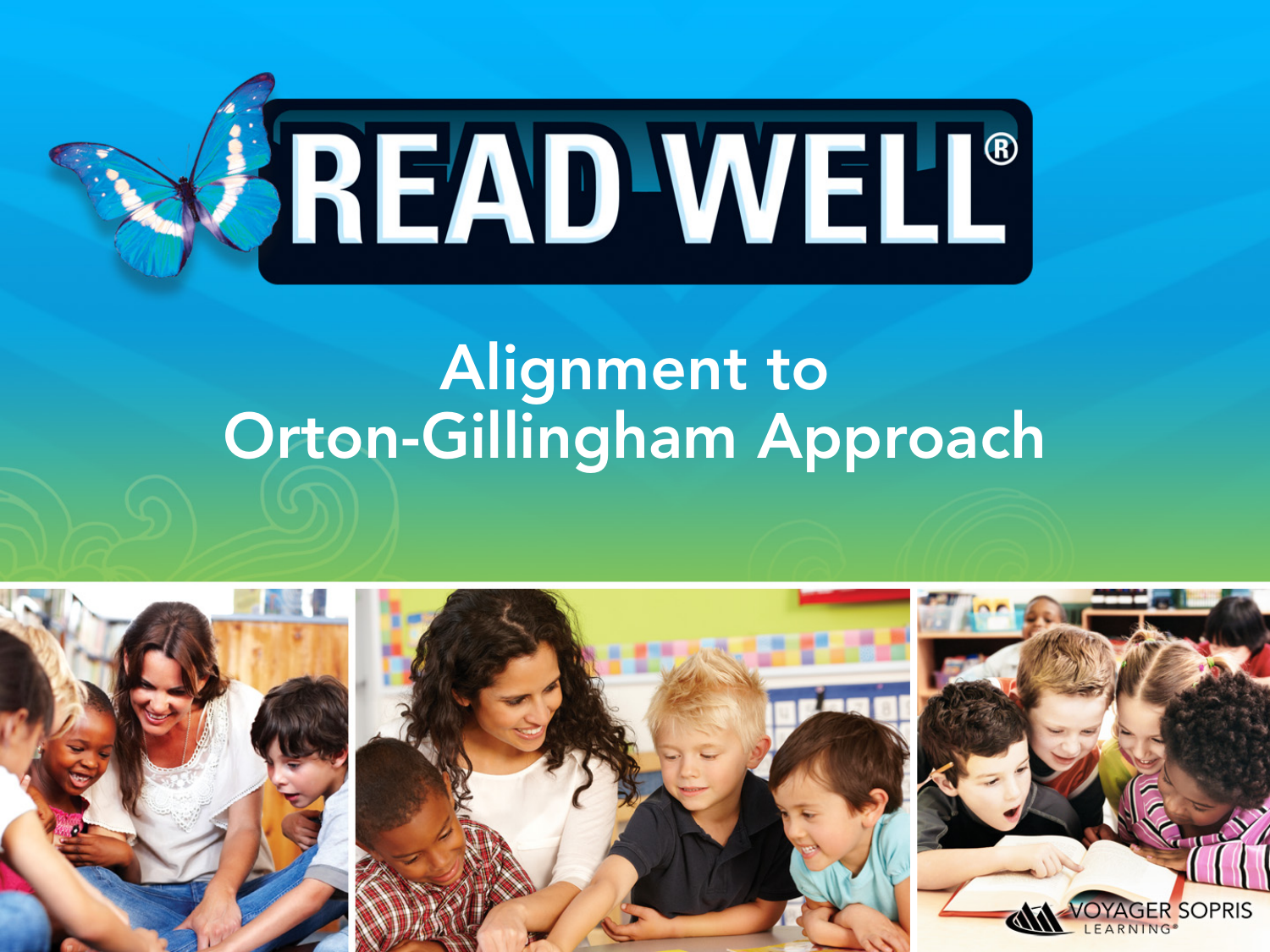The Orton-Gillingham approach to reading instruction was developed in the 1930s to address individuals with language disabilities, particularly dyslexia. *The Gillingham Manual* expounded the virtues of specific techniques that were thought to be effective for students with specific learning disabilities*.* 

Although the effectiveness of these techniques does not have the support of extensive peer-reviewed research, the principles from the Orton-Gillingham method have been adapted into several research-supported reading curricula including *Read Well*.

The key factors of the Orton-Gillingham approach are that it is languagebased, multisensory, structured, sequential, cumulative, cognitive, and flexible.

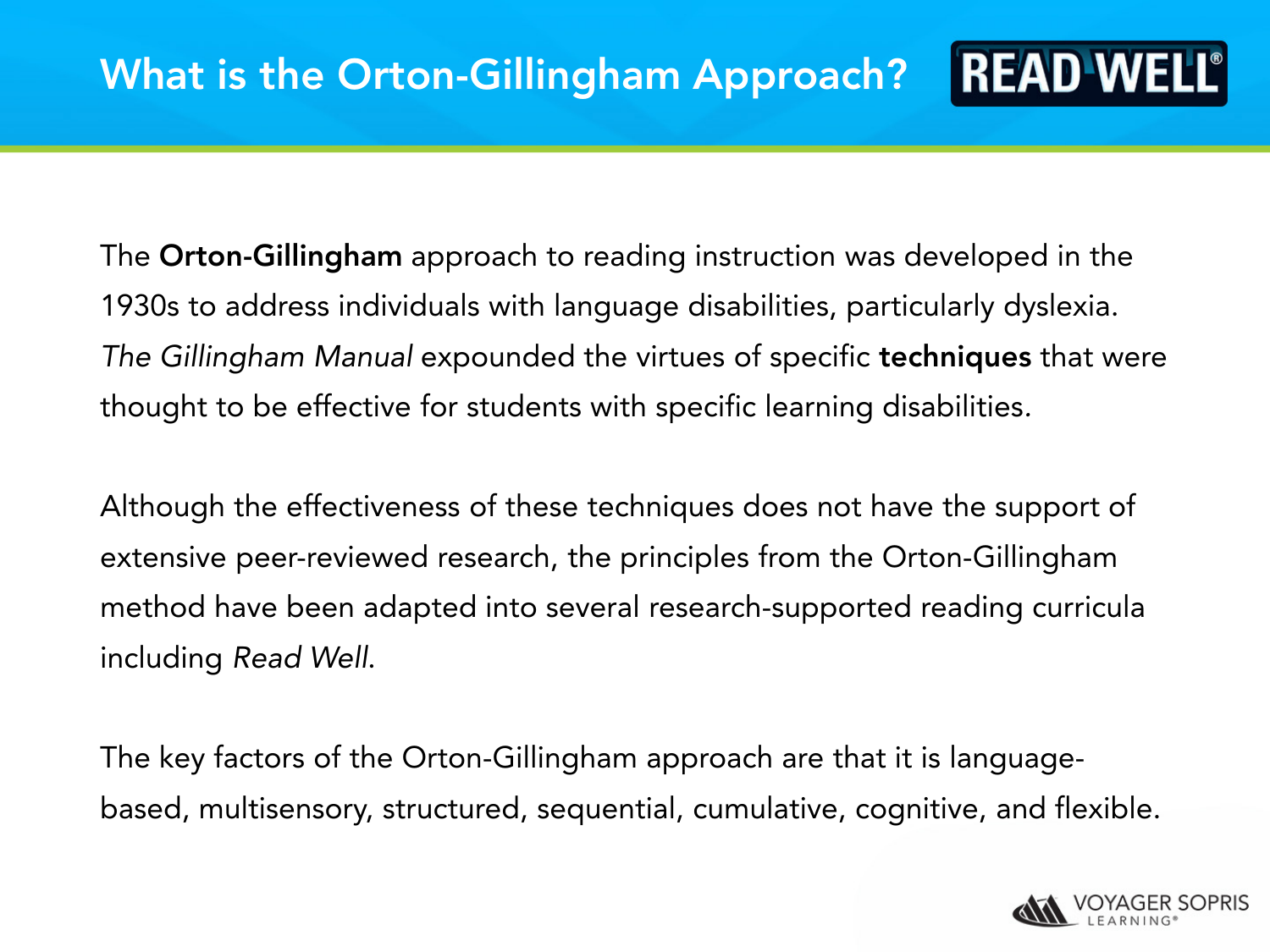

### *Read Well* is language-based.

The primary instructional focus of *Read Well* is to complete a phonics sequence, having students master the alphabetic principal, enabling them to move from decoding basic words to reading multisyllabic words and understanding complex sentence structures.

In addition to phonics, *Read Well* emphasizes vocabulary development, comprehension strategies, and fluency proficiency.

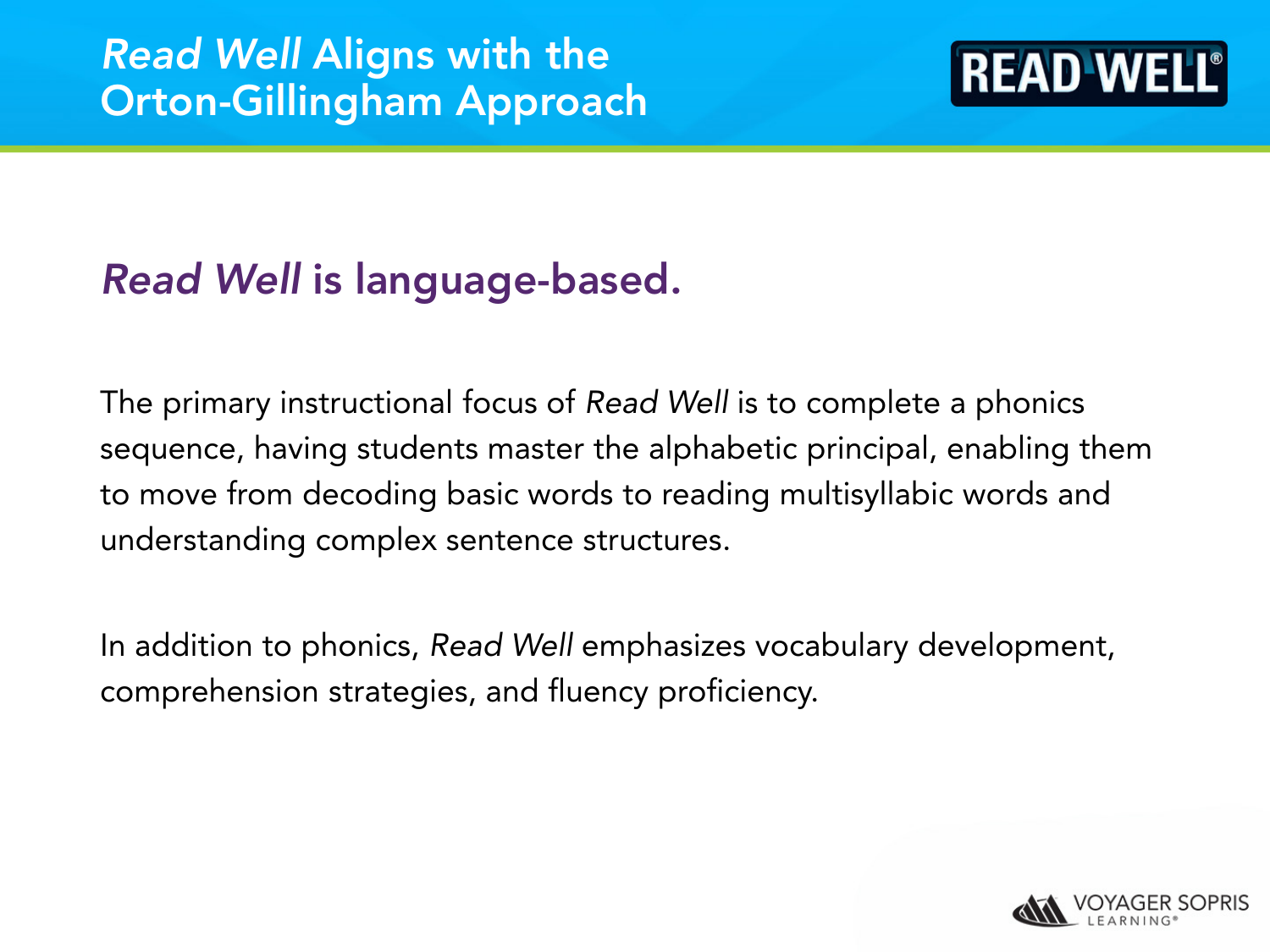

#### *Read Well* is multisensory.

*Read Well* uses auditory, visual, and kinesthetic elements. The use of multiple input channels enhances memory storage and retrieval by providing multiple triggers for memory.

Teachers employ a variety of strategies and routines from songs and dances to chants and kinesthetic activities for sounding out words and decoding.

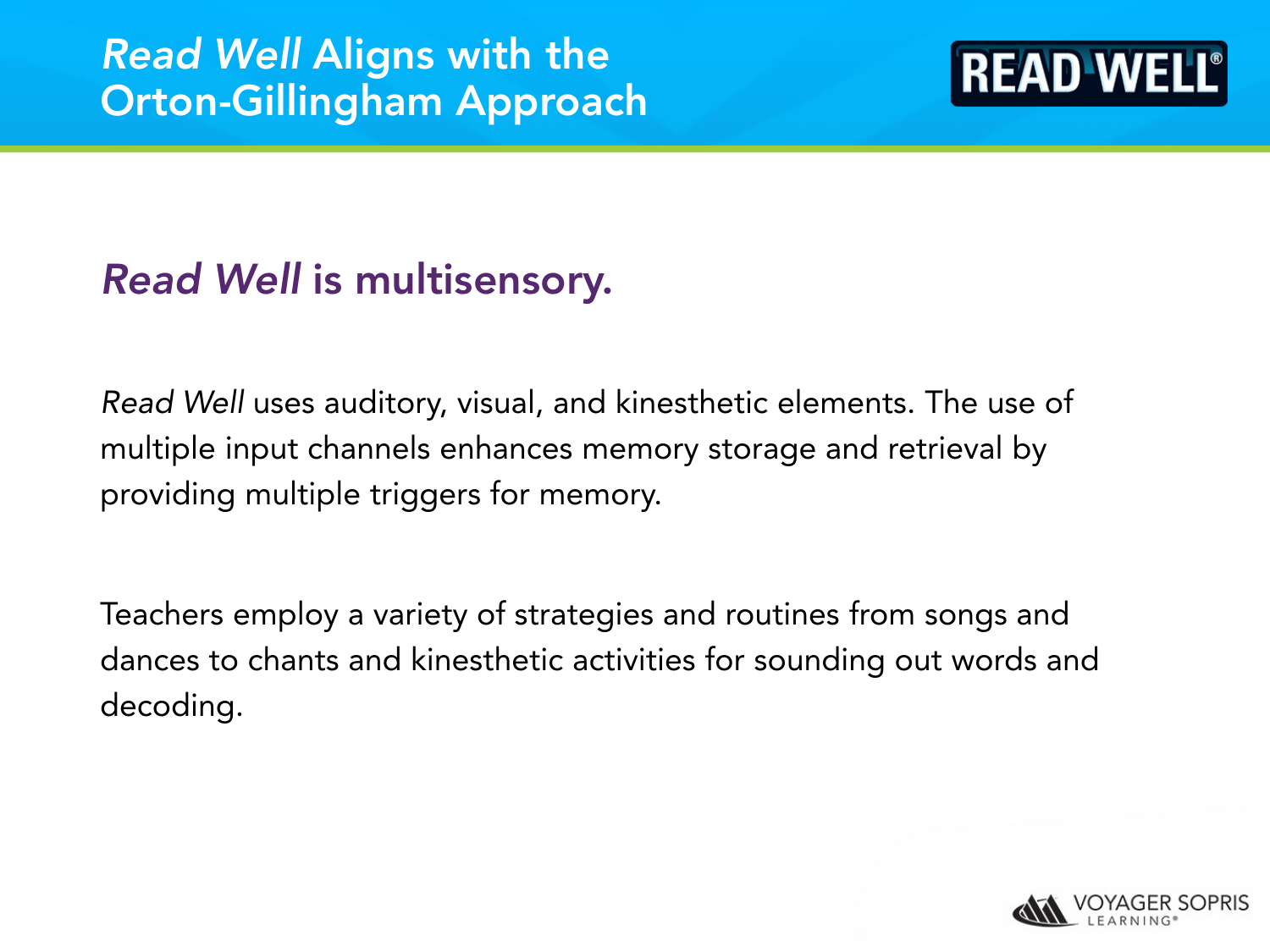### *Read Well* is structured, sequential, and cumulative.

- Students complete a basic phonics sequence, beginning with high-frequency letter/sound associations, blending pattern words, and understanding simple multisyllabic words.
- Students then move to mastering lowfrequency letter/sound associations, affixes, morphographs, and open syllables, and read a wide range of multisyllabic words.
- Students exhibit mastery of skills as they progress to more difficult text selections.



#### *Read Well* Aligns with the Orton-Gillingham Approach



is looking very carefull for food. It almost misses the sma brutht-oneen sleeping in th Suddenb the sleeping fro senses the bin



**READ WELL®**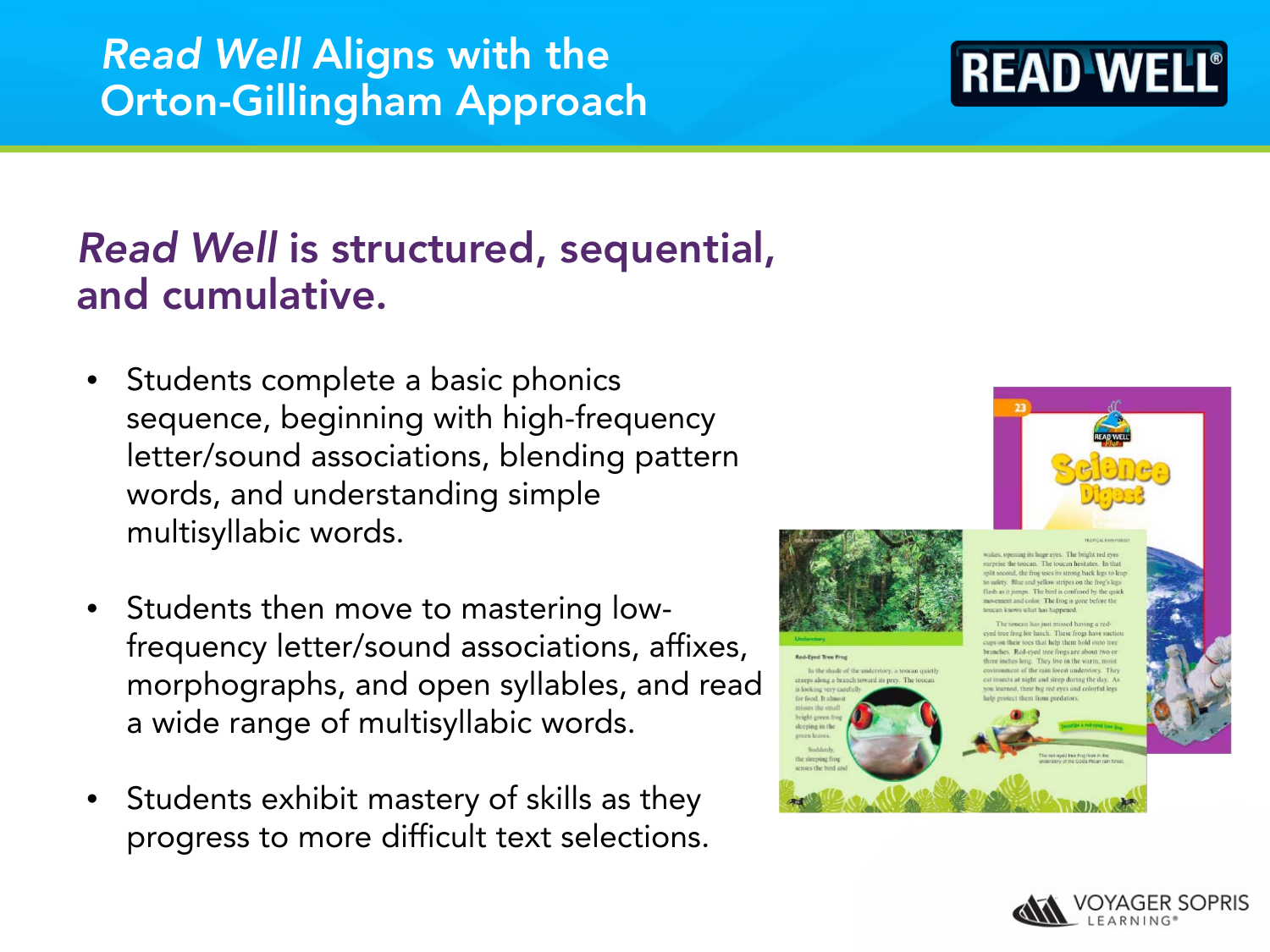#### *Read Well* Aligns with the Orton-Gillingham Approach

## **READ WELL®**

### *Read Well* is cognitive.

Students learn about to the intricacies of the English Language and study the many generalizations and rules that govern its structure. Through engaging activities and developmentally-appropriate terminology, students are introduced to such concepts as:

- $\checkmark$  Blending
- $\checkmark$  Multisyllabic Words
- Compound Words
- $\checkmark$  Bossy E
- $\checkmark$  Phonemic Replacement
- $\sqrt{\phantom{a}}$ Affixes
- Grammar and Spelling Patterns

| œ             | O. Businlying          | U. Can in Date | <b>DO</b> as in owns                                                                        | igh wir fisk                                                                                                                      | CSE existem                                  |  |
|---------------|------------------------|----------------|---------------------------------------------------------------------------------------------|-----------------------------------------------------------------------------------------------------------------------------------|----------------------------------------------|--|
| œ             | d                      | $-$ dist       | œ                                                                                           | 4i                                                                                                                                | ie.                                          |  |
|               |                        |                |                                                                                             | 2. SHFTY WORD BLDVDING for extremel has extensive units units and extensive the mattheweal                                        |                                              |  |
|               | blues                  | clues          | <b>Cluves</b>                                                                               | izwa                                                                                                                              | <b>DAWS</b>                                  |  |
| abels salary. |                        |                |                                                                                             | 3. SOUND PEACTICE in extra cause, taxe submit get and up the load, that Up by undertracked profile word their flow submit mad the |                                              |  |
|               | ei                     | km             | ph                                                                                          | $^{56}$                                                                                                                           | Mixed Practice                               |  |
| coil          |                        | known          | paragraph                                                                                   | throat                                                                                                                            | awhile                                       |  |
|               | vaice                  | knot           | phrase                                                                                      | road                                                                                                                              | faces                                        |  |
| spoil         |                        | <b>KDTN</b>    | photograph                                                                                  | boat                                                                                                                              | sweat.                                       |  |
| hurt          | laree<br>lizhts        | I would.<br>rа | cam-er-as<br>pho-top-ra-phers.<br>mi-cro-phone<br>ner« vous<br>wack-n                       | cameras<br>photographers.<br>microphone<br><b>DECVOUS</b><br>wackn                                                                | serious<br>provident.<br>shoulders<br>course |  |
| œ             | stormed                |                | 5. WORD ENDINGS the notes such to ontained work that the word with a subg<br>flished        |                                                                                                                                   | rubbed                                       |  |
| œ             |                        | swarmed        |                                                                                             |                                                                                                                                   | taken                                        |  |
|               |                        |                | millions<br>6. PICKP-EDGRAPHS AND APPOSIS Has staten rest set unterimit and per inan in and |                                                                                                                                   |                                              |  |
| ω             | vacation               | information    | commotion                                                                                   | station                                                                                                                           |                                              |  |
| $\infty$      | deterribe<br>reporters |                | <b>Joyable</b>                                                                              |                                                                                                                                   | ussesi                                       |  |

| <b>Tob</b> fr                  | <b>Business</b>                                                                                                                | 00 stin hock                                                | OWashors                                                      | GL min caple       |
|--------------------------------|--------------------------------------------------------------------------------------------------------------------------------|-------------------------------------------------------------|---------------------------------------------------------------|--------------------|
| $\alpha$<br>ir                 | o e                                                                                                                            | av                                                          | Le                                                            | CH1                |
|                                | 3. ACCURACY/FLUENCY BUILDING The suit-select from markets can precise that the real early start, have from them mad the adults |                                                             |                                                               |                    |
| A1<br>HardFreshe               | B1<br>Multim faith Words                                                                                                       | C١<br><b>Mari Endrys</b>                                    | D1<br><b>Movi Indep.</b>                                      | E1<br>Tricky Words |
| cocuse                         | cettage                                                                                                                        | hamdle                                                      | lobsters.                                                     | cough              |
| author                         | disguise                                                                                                                       | handling                                                    | telephoned                                                    | brilliant          |
| blond                          | triple                                                                                                                         | invite                                                      | smadged                                                       | <i>ustird</i> .    |
| aleng                          | timid                                                                                                                          | inviting                                                    | kidnapping                                                    | dathle             |
| nutty                          | explanation                                                                                                                    |                                                             | recoared                                                      | honest             |
| scheme (skeem)<br>sus-pi-cious | I WORDS IN CONTEXT - two submit and the transmit per train and descriptions and TDGTEXT JR 2020 VI 2020 VI                     | He came up with a scheme to make money.                     | Wallace was suspicious of the nervous man with a falce beard. |                    |
| 5. SCANNIS AND RUADES Home     |                                                                                                                                | a capital packed and mort sure that know to have not the pr |                                                               |                    |
|                                | Connecticut                                                                                                                    | Moose Manor                                                 |                                                               | Maine              |
|                                | 5. GENERALIZATION: Has extens real de programation), then not tool. Plan words bureens, man, politic fuldy during              |                                                             |                                                               |                    |

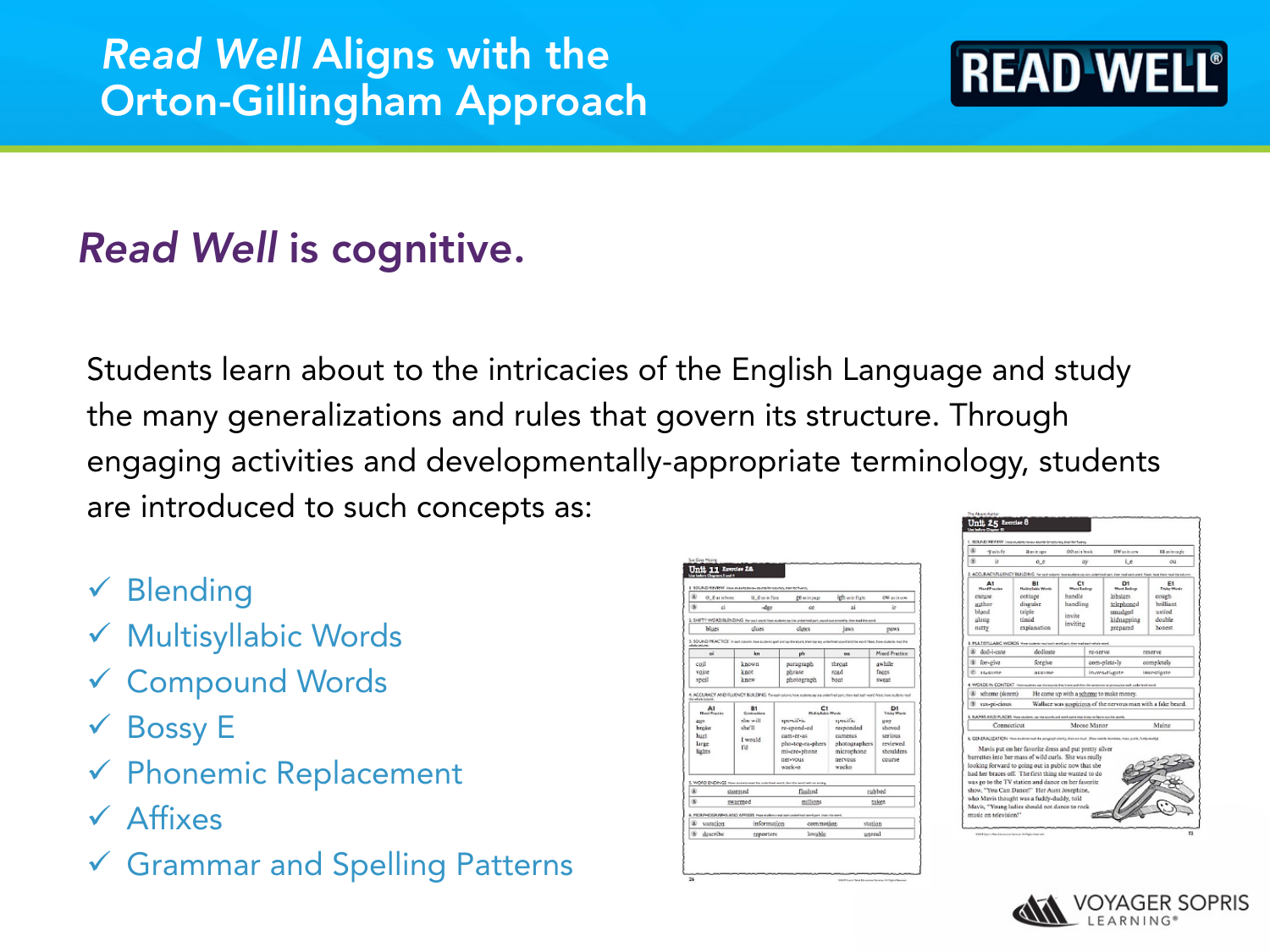#### *Read Well* Aligns with the Orton-Gillingham Approach

### **READ WELL®**

#### *Read Well* is flexible.

- Students place into small groups suited to their individual skill level
- Mastery-based instruction is diagnostic and prescriptive in nature
- Comprehension and Skill work ensures that students recognize and understand concepts as they apply them
- Jell Well reviews and differentiation tools aid remediation